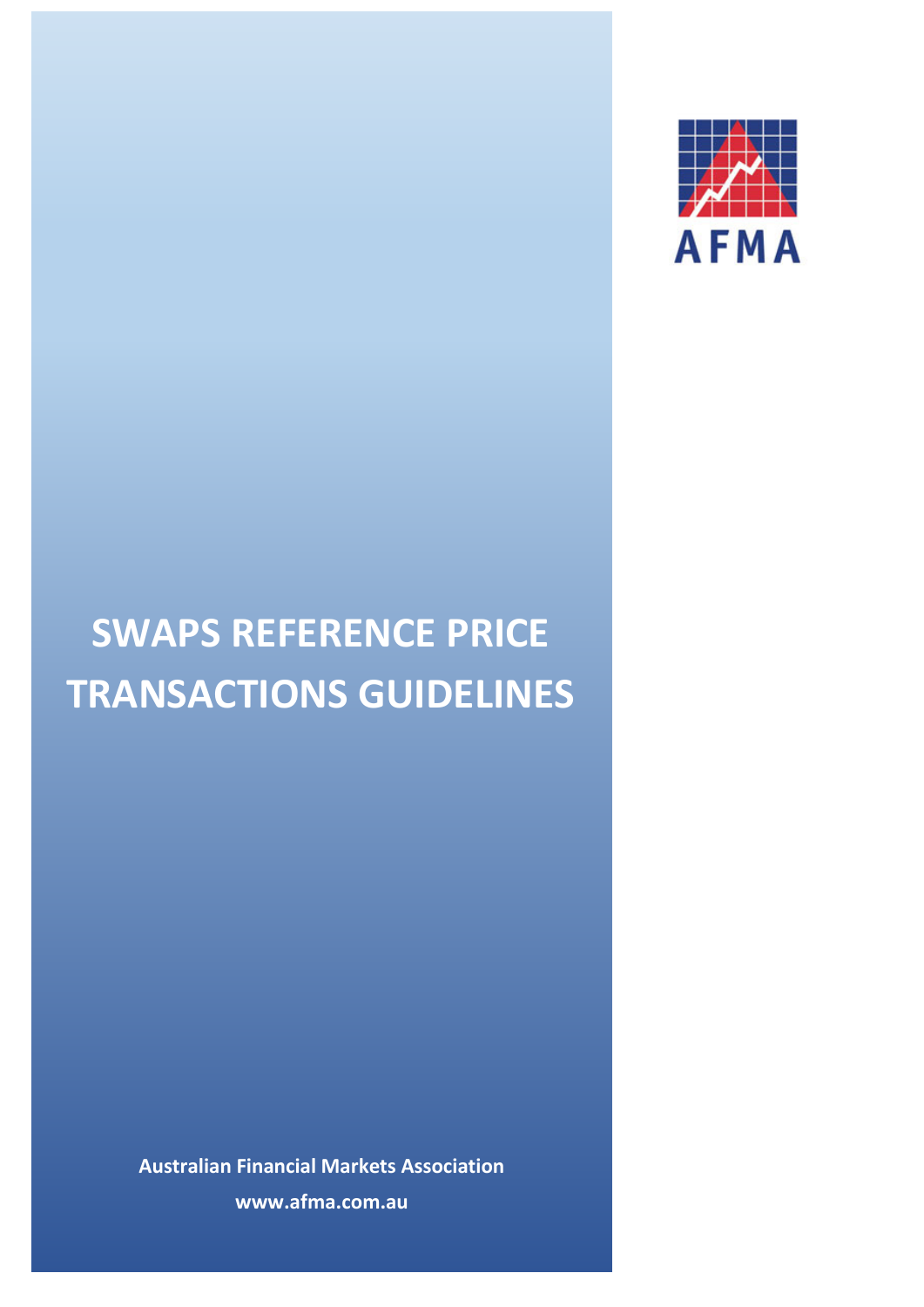## **Swaps Reference Price Transactions Guidelines**

*Version 1.0 December 2018*

## **Australian Financial Markets Association**

**Enquiries**

Telephone: + 61 2 9776 7900

Email[: info@afma.com.au](mailto:info@afma.com.au)

GPO Box 3655 Sydney NSW 2001

*Copyright in this publication is owned by the Australian Financial Markets Association.*

*This publication is distributed on the condition and understanding that AFMA is not engaged in providing any legal, accounting or other professional advice or services.*

*Members and any other organisation or individual following the Guidelines should satisfy themselves as to applicability to their specific circumstances. AFMA expressly disclaims liability for the consequences of any action or inaction taken as a result of following these Guidelines.*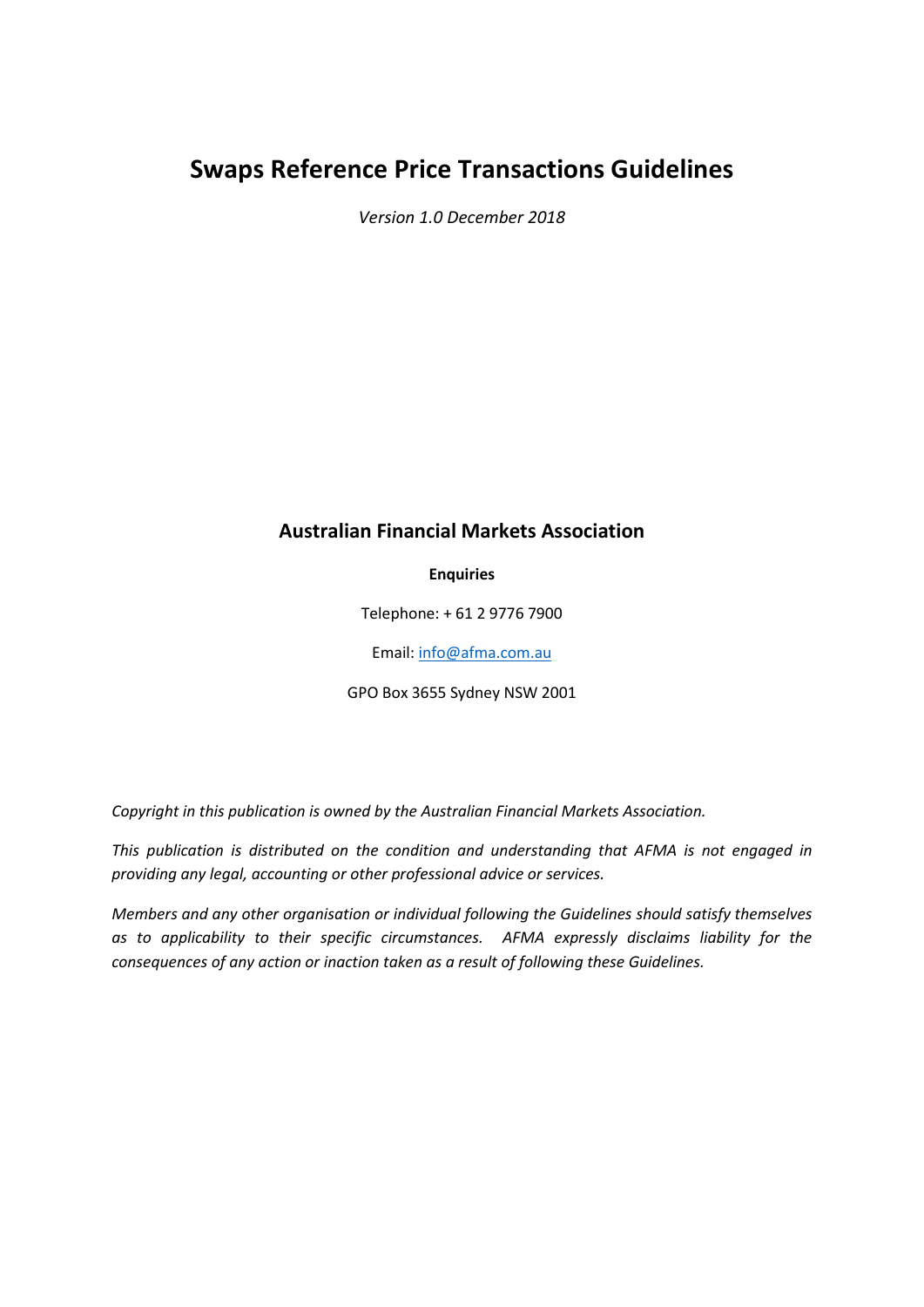## 1. Guidance Key Points

- Dealers may hedge for such purposes and in a manner that is not meant to disadvantage the Client.
- Dealers should be aware of and manage the possible conflicts of interest related to the formation and observation of the reference price inherent in reference price transactions.
- Dealers should communicate their hedging practices to their Clients in a clear manner meant to enable Clients to understand their actions in the market.
- Dealers should ensure that the sole intention behind their hedging is risk mitigation.

## 2. What These Guidelines Are About

## 2.1. Scope

These Guidelines have application to market participants in the Australian interest rate swaps market and set out certain expected behaviours of wholesale market participants that enter into a type of transaction common in the interest rate swaps market known as reference price transactions (RPT). The Australian interest rate swaps market includes various types of Interest Rate Swaps, Basis Swaps and Cross-currency Swaps, referred to by the generally understood market term 'swaps' in these Guidelines.

## 2.2. What are Reference Price Transactions

Participants enter into a type of transaction known as a RPT which includes transactions known as a closing price order, end of day order. All terms (including financial instrument, buyer, seller, notional, settlement date) except the execution price, are agreed and specified at the outset of the transaction. A mechanism to determine the execution price is also agreed then, through later market observation of a reference price. The following timeline lays out the sequence of events in a RPT and makes clear the fact that the Dealer will in most instances be hedging its exposure under the RPT from the time the transaction terms have been agreed, and that this hedging may continue through and beyond the reference time.

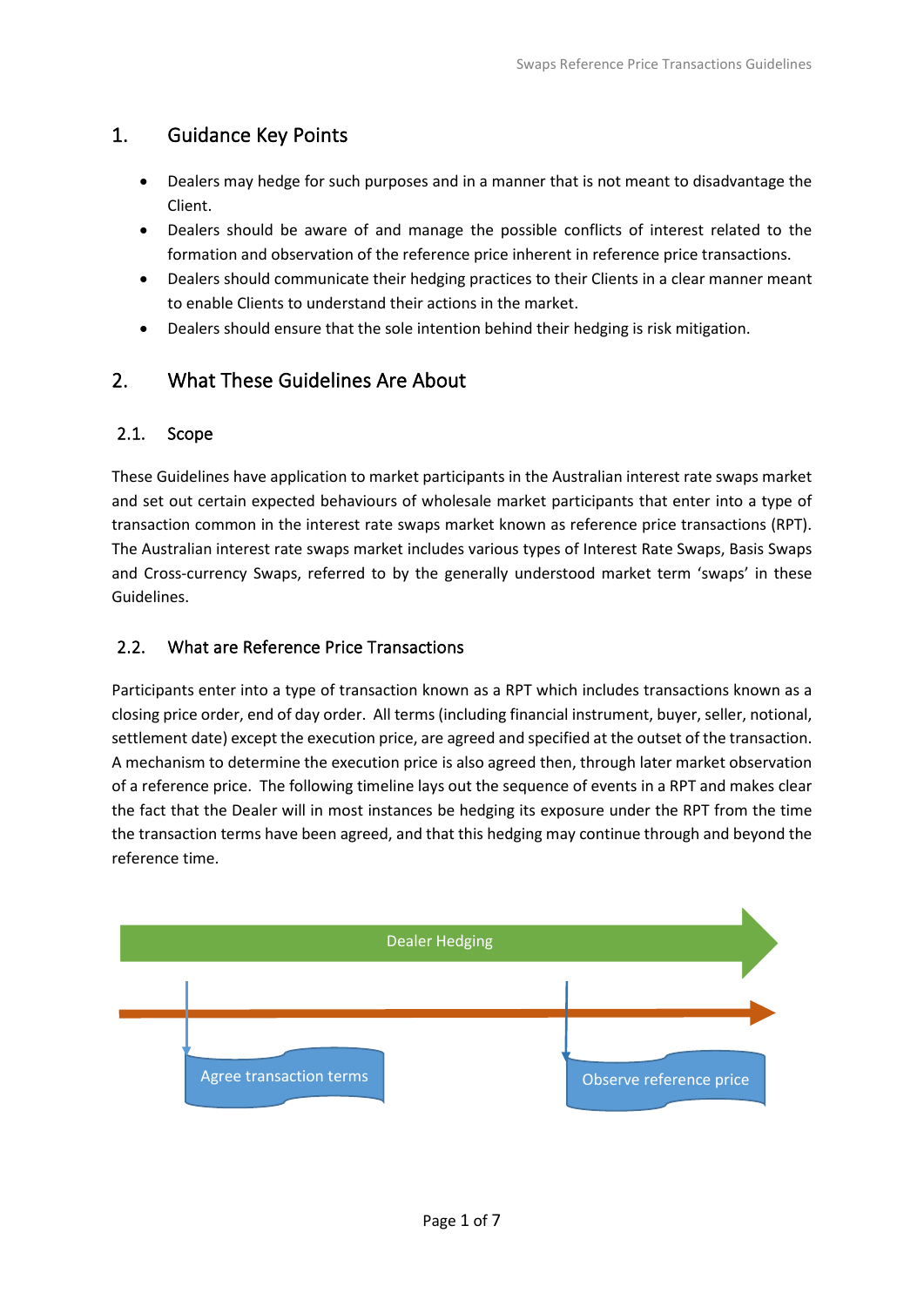Since the transaction entails a risk transfer, the liquidity provider of that risk (the Dealer) will at its discretion hedge that risk, and this hedging activity can take place before, during or after the reference time (as illustrated in the timeline in the diagram above). Hedges executed before the reference time could exert market pressure on the price of the underlying instrument, and thus affect the reference price level. From a commercial perspective, the ability to hedge the RPT before the reference time means the Dealer may be able to offer the Client a lower spread than would otherwise be the case.

The nature of the RPT means that the Client eliminates uncertainty over the difference between the reference price and the execution price. Thus it might appear that the risk is passed to the Dealer at a cost equal to that difference, if any, between those two prices. However the Client (and the asset owner if different) bears the risk that market activity following agreement of the RPT, including any Dealer hedging of the RPT, could result in adverse price movement for the Client before the reference time.

The Dealer's risk, on the other hand, is that it is unable to hedge the RPT at the same or a better price than the execution price of the RPT and thus incurs a loss. In addition, Dealers sometimes hedge an RPT with closely related financial instruments and so in those cases must also manage the associated portfolio risk - that the instruments traded as part of the hedging strategy do not match the value of the RPT.

## 3. Reference to ethical principles

These Guidelines are supplementary to the AFMA *Code of Conduct* and should be read in conjunction with this code. In particular, these Guidelines reference ethical principle 4 which is about acting fairly and honestly with clients, ethical principle 9 concerning ensuring the integrity and confidentiality of records, and ethical principle 10 which deals with identifying and managing potential conflicts of interest.

## 4. Formation of the reference price

Dealers should be aware of and manage the possible conflicts of interest related to the formation and observation of the reference price inherent in RPTs. Conflicts may be particularly acute if the reference price is produced by the Dealer with whom the Client has executed an RPT.

## 5. Hedging

## 5.1. Handling hedging conflicts of interest

The possibility of market pressure arising from Dealer risk management activity, and the related potential conflict of interest between the Client and the Dealer, is the key characteristic of RPTs. Hedging is the management of the risk associated with an anticipated Client transaction, designed to assist the resulting transaction for the Client.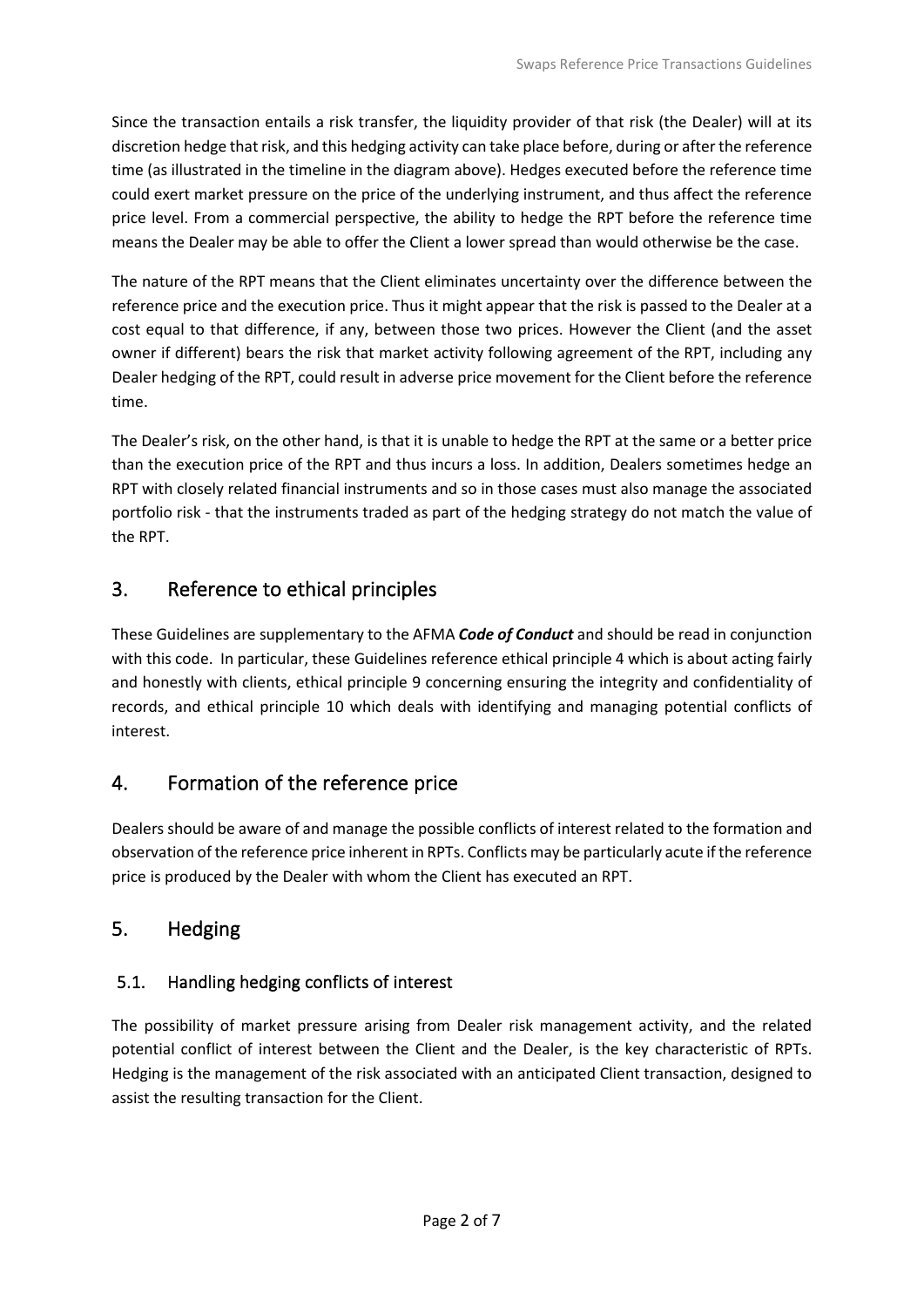- Dealers may hedge for such purposes and in a manner that is not intended to disadvantage the Client.
- Market Participants should communicate their hedging practices to their Clients in a clear manner meant to enable Clients to understand their intentions and actions in the market.
- Dealers should ensure that the Client is aware of the key mechanics of RPTs, in particular the fact that hedging can take place before, during or after the reference time, by making clear in its terms of business or otherwise by disclosure to the Client that the Dealer observes these Guidelines and internal procedures.

#### 5.2. Sole intention is risk mitigation

Dealers should ensure that the sole intention behind their hedging is risk mitigation.

Hedging is expected to be restrained and in keeping with the atmosphere of the market on the day. A Dealer should have regard to the effect its hedging of an RPT might have on the reference price and should balance the objectives of its hedging strategy against the possibility of putting undue pressure on the reference price, recognising that some price pressure is to be expected as risk is passed, particularly for large transactions or transactions in less liquid markets.

Specific factors to be considered in determining whether hedging practices are acceptable or not include:

- a) Hedging should generally be at a pace consistent with normal market volumes at that time of day in the relevant instrument (adjusted as necessary for the volume implicit in the RPT itself, and recognising that this may not be possible for illiquid instruments).
- b) Hedging should be designed to neutralise the risk of the Dealer portfolio (including all its RPTs), and should not be undertaken for the purpose of creating a new significant open risk position.
- c) Hedging activity can take place before, during or after the reference time and although volatility can be due to many factors, a reasonable hedging strategy would not be expected to induce materially higher volatility of the reference price around the reference time and may mean hedging after that time needs to occur to mitigate such volatility.
- d) Hedging should not result in undue pressure on pricing around the reference time.
- e) Over-hedging (i.e. hedging more than required to cover the Dealer's risk) should not take place other than where that is a necessary consequence of appropriate hedging activity, such as where the relevant hedging instrument is only available in a size greater than that required to hedge the RPT.

#### 5.3. Management of aggregate position hedging

It is common for Dealers to be handling other Client transactions, or to be managing their own risk during the hedging time frame of an RPT, and all these activities are usually done on a portfolio basis.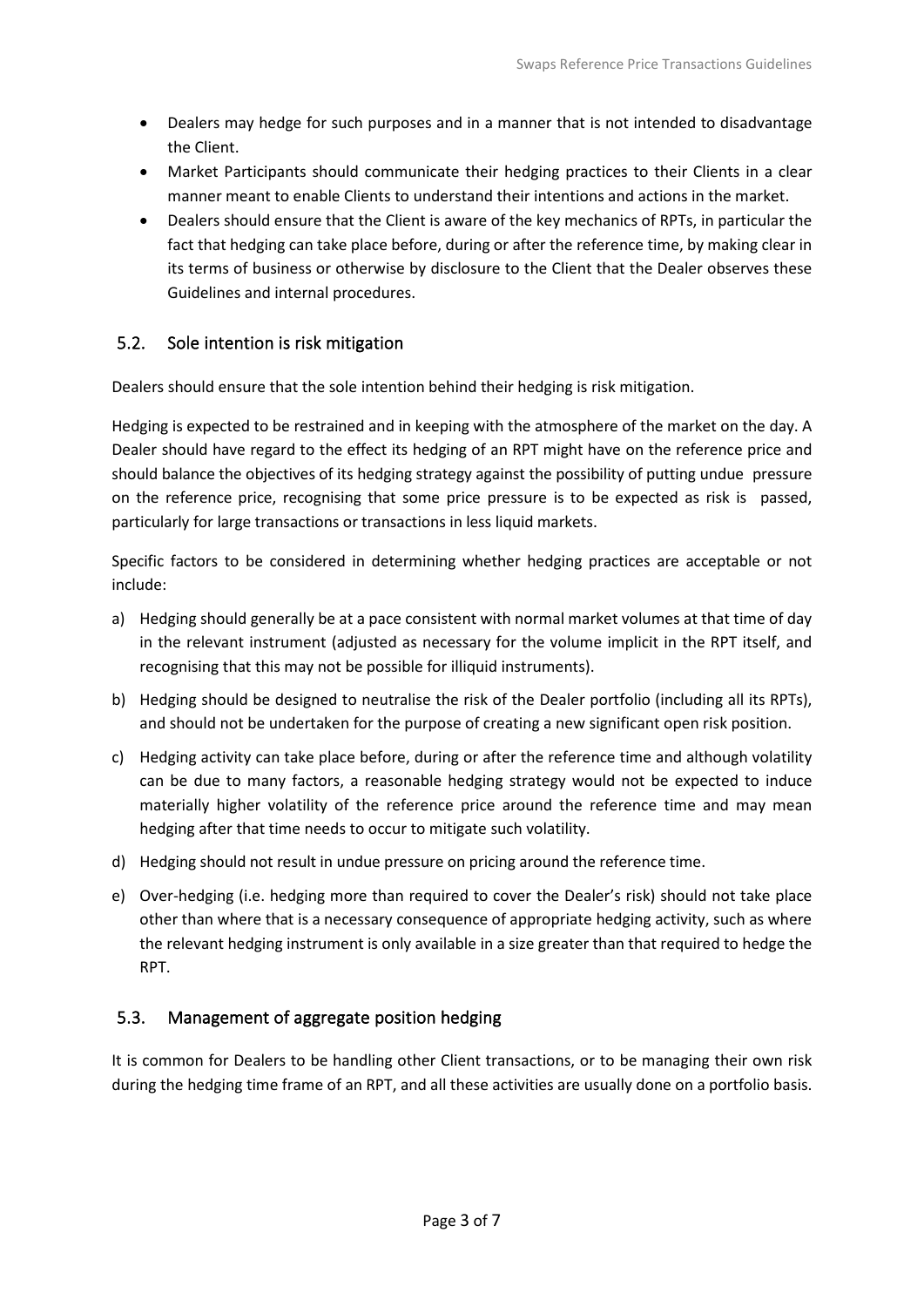Dealers should manage their aggregate positions in a way which is consistent with these Guidelines. It can often be impractical to assign individual hedging transactions to individual RPTs so in judging management of aggregate positions the outcome should be there is no disadvantage to various individual clients.

## 6. Restrictions on dissemination of information

Information regarding an RPT (whether pending or executed) or its associated hedging must be treated as confidential and must not be disclosed externally, except as required by law.

Internal disclosure must not result in another part of the Dealer firm profiting inappropriately.

The Dealer may offset the risk implicit in an RPT with other Client transactions, the Dealer's own inventory or in the wholesale market but must keep details of the RPT confidential while doing so.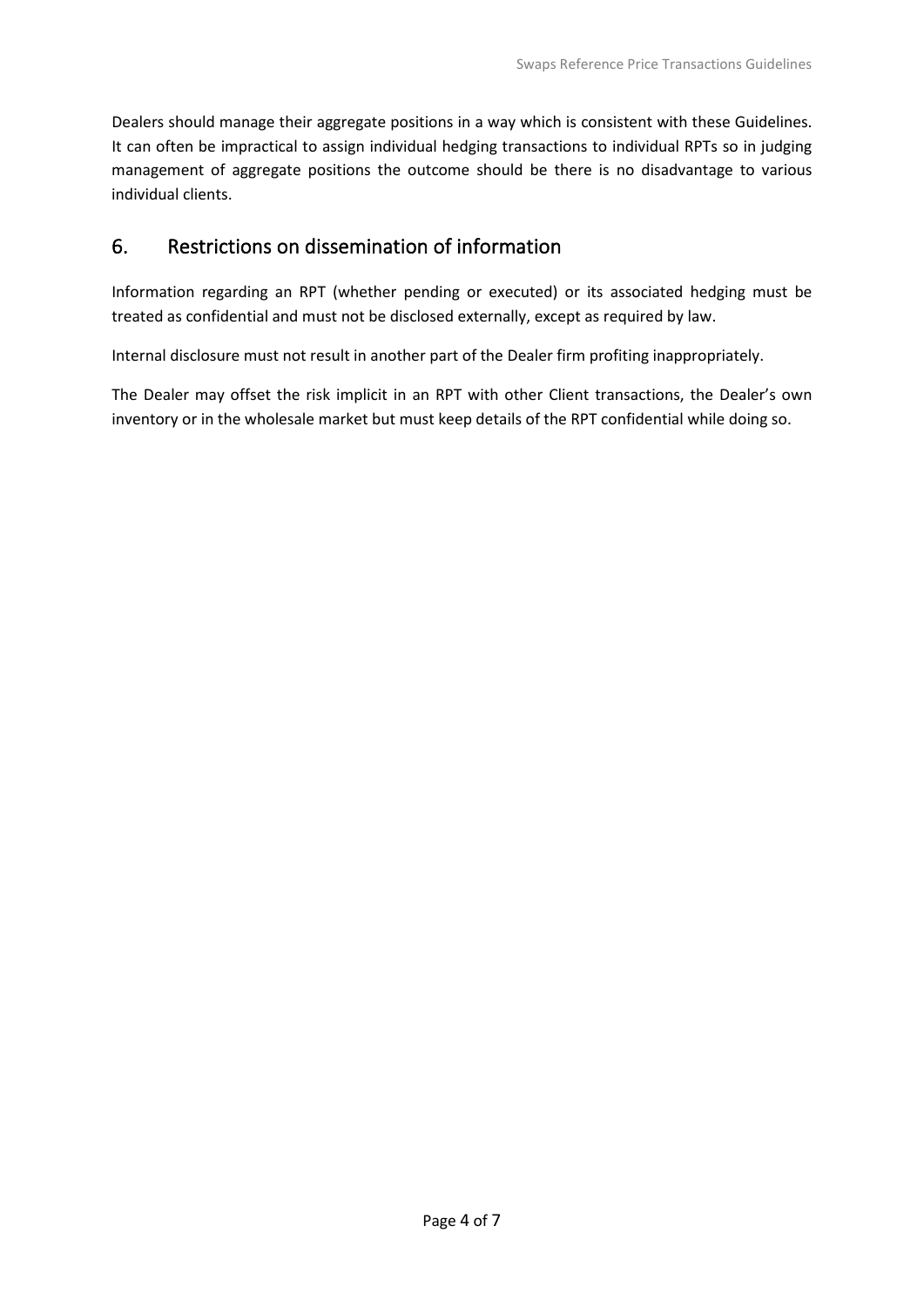## Illustrative Examples of RPT Hedging Behaviour

## 1. Hedging strategy

#### *1.1. Acceptable behaviour*

Client A has a floating rate debt obligation and would like to swap the floating rate payments for fixed rate payments. Bank X has entered into an agreement to provide debt hedging for Client A. Under this agreement, Bank X will transact an interest rate swap with the client where Bank X will pay floating rate interest and receive fixed rate interest. Since a reference price transaction entails a risk transfer, the liquidity provider of that risk (Bank X) will at its discretion hedge that risk, and this hedging activity can take place before, during or after the reference time. To hedge this position, Bank X will pay the EFP (exchange for physical) and sell futures ahead of the pricing of the transaction with Client A. As the deal is being priced, the dealer at Bank X keeps his offer prices in the futures market but doesn't cross the spread and sell at the bid. In this way he is accessing liquidity (by maintaining his offer in the market) but isn't influencing the price. After the deal has been completed and agreed to by Client A, the Bank X dealer continues to work his hedges in the futures market. The dealer at Bank X has demonstrated acceptable behaviour because he has been mindful of the potential impact of his hedging activities on the market by executing his hedging transactions in a manner that has had little influence on market pricing.

## *1.2. Unacceptable behaviour*

Client B has a floating rate debt obligation and would like to swap the floating rate payments for fixed rate payments. Bank Y is part of a group of banks executing a hedge for Client B. The deal is expected to reference a market price at or around 10am. Since a reference price transaction entails a risk transfer, the liquidity provider of that risk (the dealer) will at its discretion hedge that risk, and this hedging activity can take place before, during or after the reference time. The dealer at Bank Y starts paying EFPs and selling futures at 9:00am. As the time approaches 10:00am, the trader refers her paying interest in EFPs and starts aggressively selling futures which pushes the price of the futures contracts lower and pushes up the implied interest rates, which increases the hedging cost for the client as the reference rate to lock in a fixed rate will now be fixed at a higher rate. As soon as the deal prices the dealer withdraws her offers in the futures market causing the price to rise as the market reverses the selloff. The dealer at Bank Y has demonstrated unacceptable behaviour because she executed transactions in the market with the purpose of influencing the rate that will be eventually given to the client.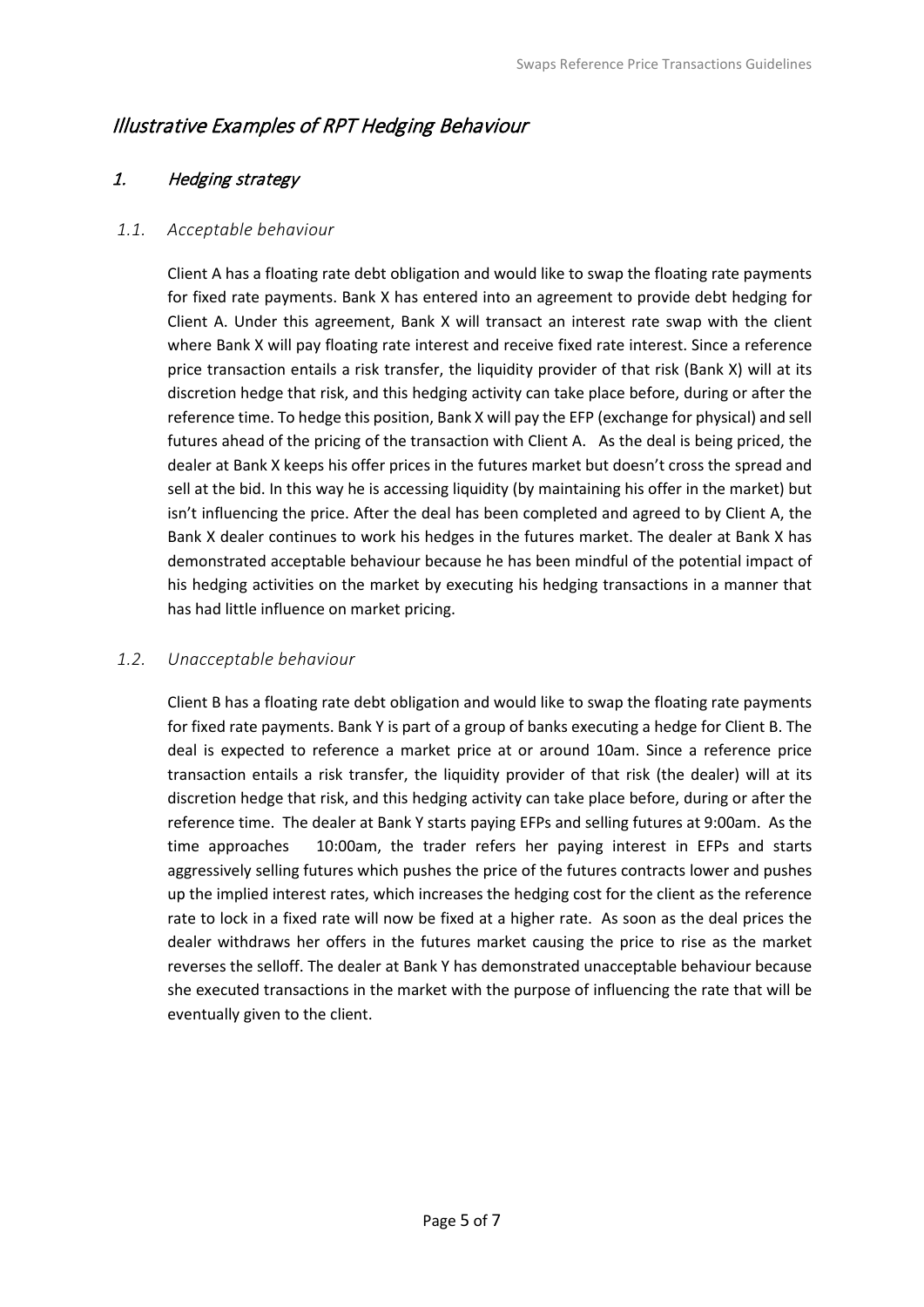## 2. Pricing integrity

#### *2.1. Acceptable behaviour*

Client C wishes to receive fixed interest on \$200 million of a 10 year AUD Interest Rate Swap at 2pm Sydney time and agrees with Bank X to transact at 1 basis point from the midpoint of the bid-offer spread of the EFP. At 1.55 pm, the 10 year EFP is quoted at a bid/offer price of 25/24 in the broker market and the dealer at Bank X joins the market offer at 25 in order to hedge Client C's transaction at a fair market price. The dealer at Bank X is asked by the broker if he would agree to trade in the middle of the spread with an interested counterparty and he agrees to do so. The 10 year EFP trades in the market at 24.5 and Bank X receives \$100m at 1.58pm. At 2pm the midpoint of the bid offer price quoted to the client on 10 year EFP is 24.5 and Client C's 10 year EFP transaction is priced at 23.5 basis points. The dealer at Bank X has demonstrated acceptable behaviour because he has been mindful of the potential impact of his hedging activities on the market by executing his hedging transactions in a manner that has had little influence on market pricing.

#### *2.2. Unacceptable behaviour*

Client D wishes to receive fixed interest on \$200 million of a 10 year AUD Interest Rate Swap at 2pm Sydney time and agrees with Bank Y to transact 1 basis point from midpoint of the bidoffer spread of the EFP. At 1.55pm, the dealer at Bank Y observes the 10 year EFP quoted at a bid/offer price of 25/24 in the broker market and immediately gives the bid at 24 in \$200 million. The dealer at Bank X then quotes a two way price to the broker of 23.5/22.5 which becomes the current market price. At 2pm the midpoint of the bid offer spread in 10 year EFP is quoted to the client as 23 so the all in price for Client D is 22 points. Client D deals at this price. At 2.01 pm Bank X refers their two way price in the broker market. The dealer at Bank Y has demonstrated unacceptable behaviour because he has executed transactions in the market with the purpose of influencing the rate that will be eventually given to the client. He has shown a price to the market which may not reflect where the true market price should be.

## 3. Providing liquidity

## *3.1. Acceptable behaviour*

It is a quiet trading session in the EFP market with little volatility. Broker A asks the dealer at Bank X to provide a two way price (quote a bid and an offer). Over the course of the trading session, other dealers counter the prices provided and in some cases join the bid or offer. The dealer at Bank X eventually trades in some small market parcels but maintains her two way price with Broker A. The dealer at Bank X has demonstrated acceptable behaviour because she has quoted her prices with the intent of providing market liquidity and a fair market level.